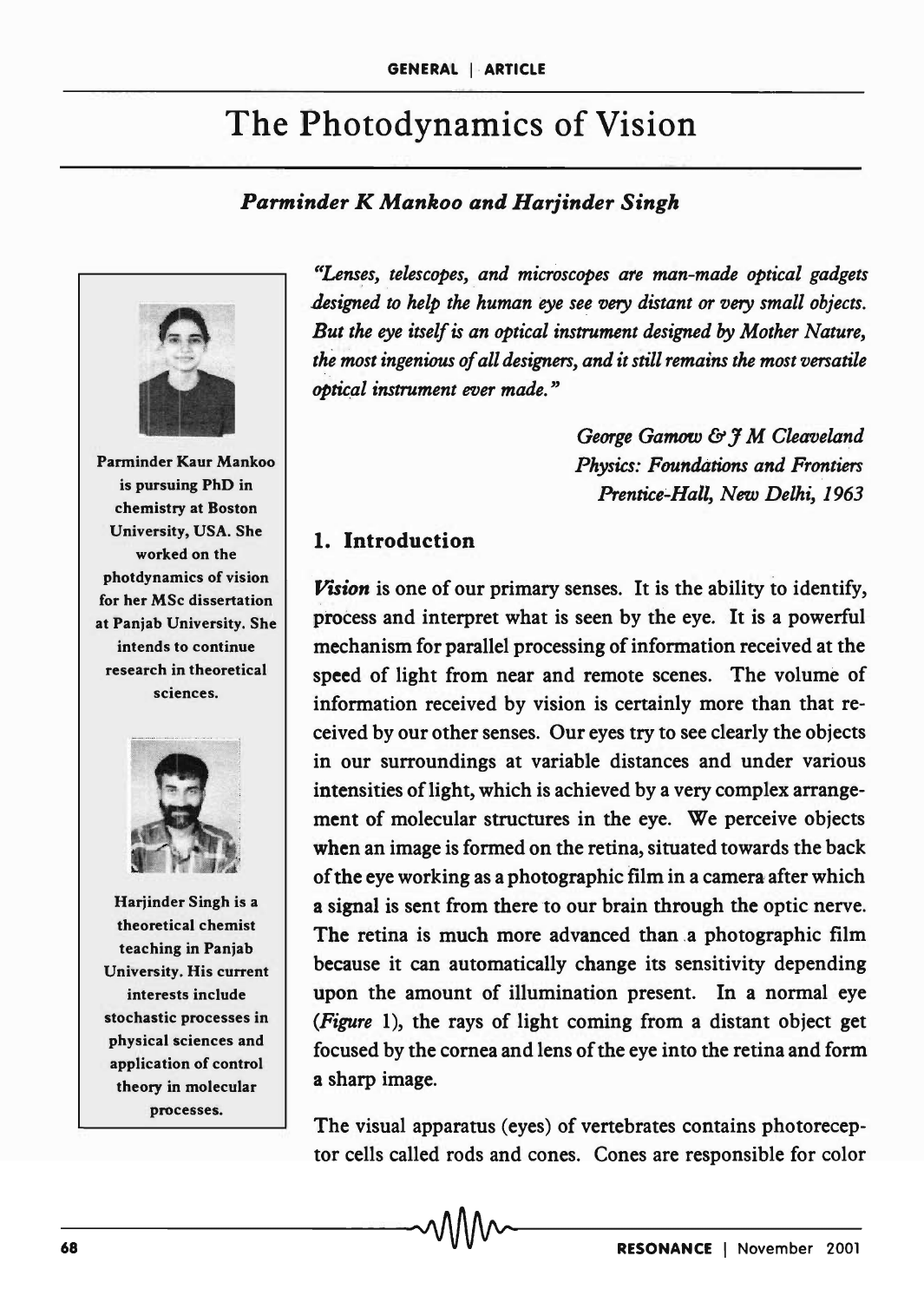

#### Figure 1. A cross-section of the human eye.

Source: health.indiamart.com/ eye-care/anatomy-of-eye.html

vision in bright light; rods are responsible for black and white vision in dim light. Under very dim illumination such as moonlight, we see little or no color  $-\text{only}\,$  shades of gray. This is because the faint light cannot stimulate the less sensitive' cones, and our seeing is done with the rods, which have no ability to discriminate colors. Rods and cones form synapses (see *Box* 1) with bipolar cells that interact with other nerve cells of the retina. Rhodopsin is the photoreceptor protein in the rod that harvests the light and starts the process of vision. The primary



Synapse: In animals coordination of cellular activities through nervous system involve response to electrical impulses passing from central nervous system to muscles and glands.

Most neurons can release chemical from the neurotransmitters on a receiving cell to:

- another neuron (a 'postsynaptic' neuron)
- a muscle cell
- a gland cell

neuron and the receiving cell is called a synapse *(Figure* A). Post-synaptic



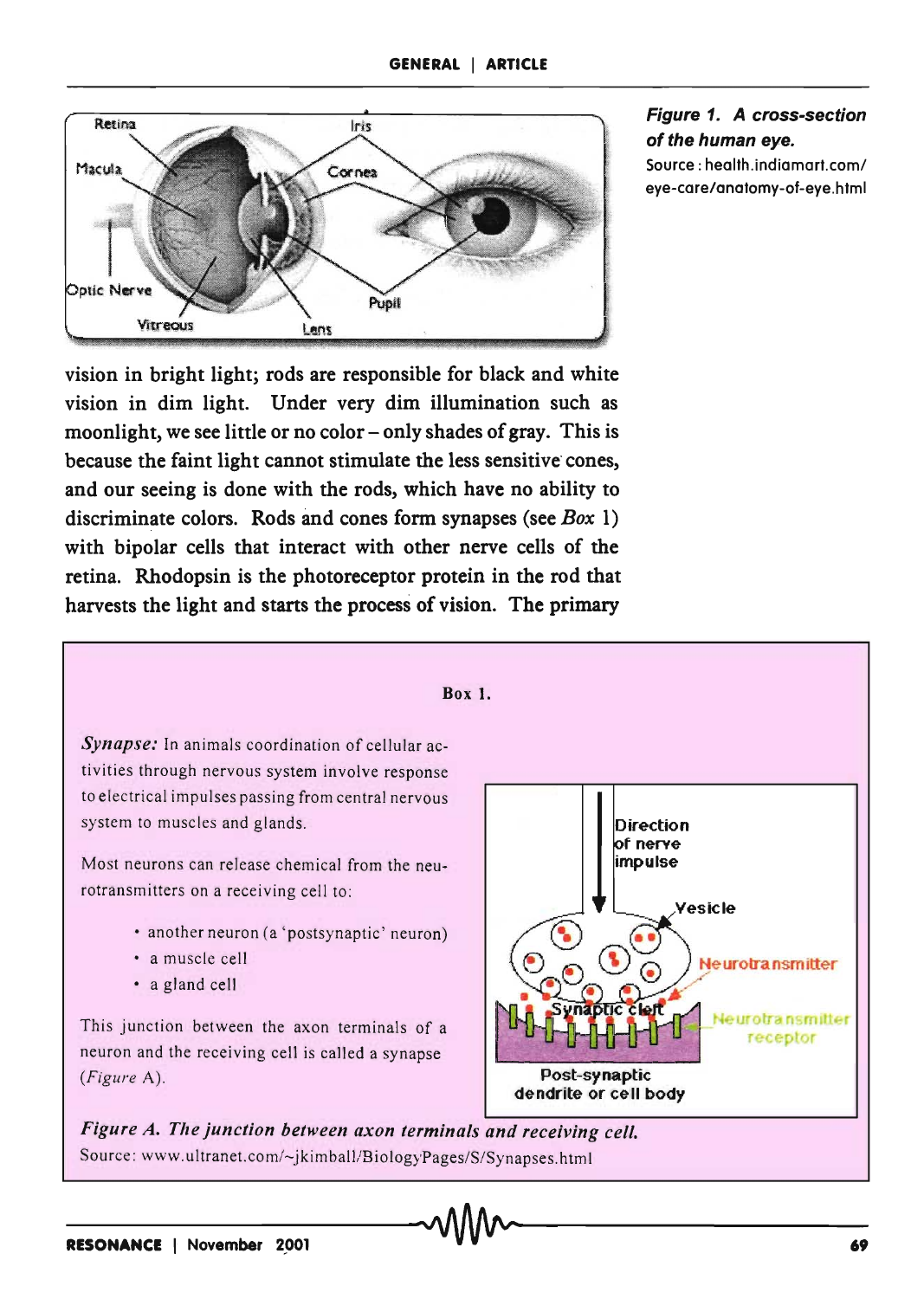The right-induced cis-trans ionization changes the shape of retinal from curved to linear -. essentially converting the energy of a photon into atomic motion.

event in vision is the photochemical conversion of a 7-helix membrane rhodopsin to a metastable intermediate, bathorhodopsin (BR). The chromophore of rhodopsin is *II-cis* retinal prosthetic group *(Figures* 2a-c) linked to the side chain of Lys-296 of the opsin protein via a protonated Schiff base.

# What Happens When We See Something?

The photodynamics of the vision protein is an area of frontier research in physical chemistry today. Opsin does not absorb visible light but when it is bonded with II-cis retinal to form rhodopsin, the new molecule has a very broad band in the visible region of the spectrum. The peak of the absorption is around 500 nm, which lies roughly at the center of the spectrum of solar light. When a photon of light falls onto rhodopsin the molecule absorbs energy and the cis-double bond between  $C_{11}$ -C<sub>12</sub> in retinal is temporarily converted to a single bond (this intermediate is sometimes called photorhodopsin). This means that the molecule can now rotate around this bond, which it does by swivelling through 180<sup>o</sup> (see *Figure 2c*). The double bond then reforms and locks the molecule back into a *trans* configuration (BR). Thus light isomerizes the molecule from *cis* to *trans,* and in the process, it changes the shape of retinal from curved to straight. Essentially, the energy of a photon is converted into atomic motion.

The metastable intermediate BR does not fit well into the protein due to its elongated shape. When it is contained in the protein, BR adopts a twisted conformation which is energetically unfavorable; therefore a series of changes occur to expel the chromophore from the protein yielding free opsin plus free all*trans* retinal. These rapid movements of the retinal are transferred to the protein, and from these into the lipid membrane and nerve cells to which it is attached. This generates nerve impulses, which travel along the optic nerve to the brain, and we preserve them as visual signals  $-$  sight.

Human retina contains a hundred million rod cells; each of them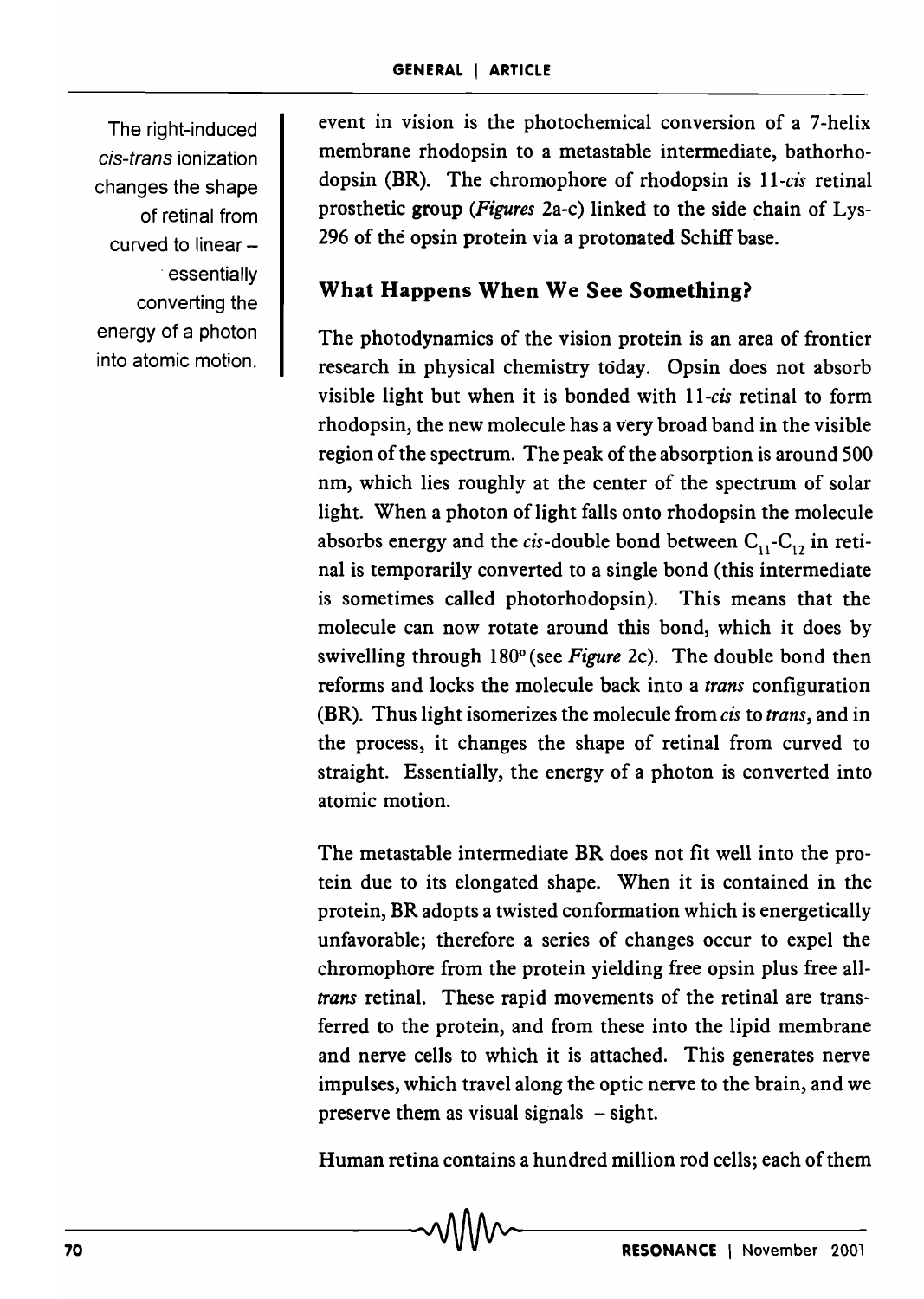

Figure 2. (a) Schematic diagram of rhodopsin (11-cisretinal bound to opsin) and bathorhodopsin (all transretinal bound to opsin) in the membrane ofa pigment- 'containing disc in the rod cell. (b) The tertiary structure of11-cis rhodopsin and aI/-trans rhodopsin. (c) Isomerization of 11-cis retinal to all-trans retinal upon absorption of light.

Source: wunmr.wustl.edu/ EduDev/ labTutorials/ Vision/ Vision.html

can be excited by a single photon. The outer segments of a rod, which contains a stack of about 1000 discs is especially designed for photoreception. Mechanism of visual excitation involves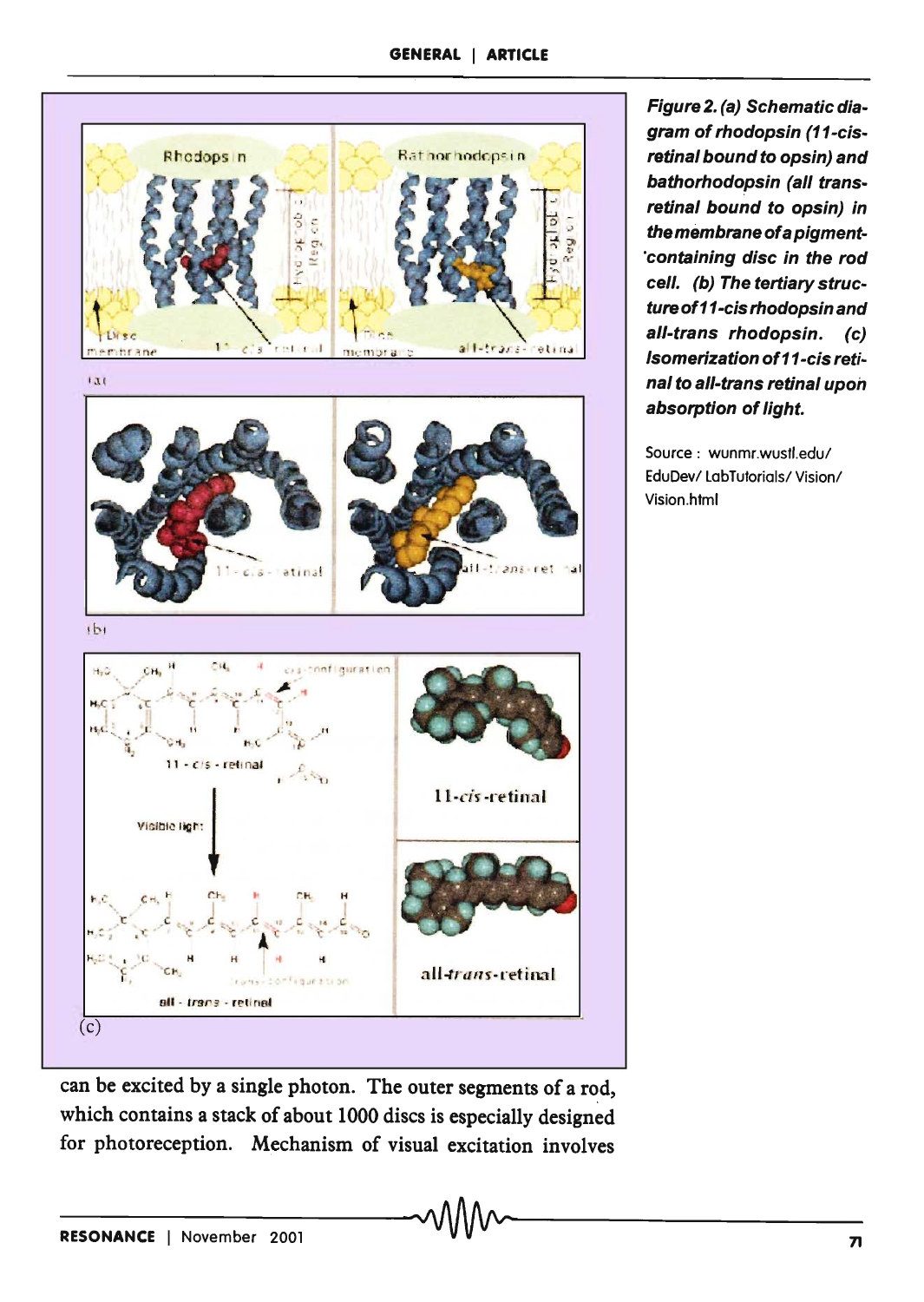Figure 3. Mechanism of visual excitation involving movement of Na+ across a retinal cell.



movement of Na<sup>+</sup> ion across the retinal cell. This is shown schematically in *Figure 3.* 

• Na<sup>+</sup> ions can flow into the outer segment in the dark because the cation-specific channels are open. The sodium ions are then actively pumped out by an enzyme called  $Na + K + ATP$ ase.

Light blocks these cation specific channels and the plasma membrane becomes hyperpolarized (*i.e.*, a voltage develops across the ion channels).

The light induced hyperpolarization is transmitted to the synaptic body.

The key feature of the event is that a single photon of light can generate a hyperpolarization of close to 1 mV(about 106 Na+ ions blocked), which is sufficient to activate a nerve impulse in a dark-adapted retina.

# Photoinduced Processes

The photoinduced *cis-trans* isomerization of rhodopsin and related molecules represents a fundamental type of photoreaction. The photoinduced processes in molecules are conventionally classified as photophysical, if the molecule retains its chemical identity, or photochemical, if the molecule undergoes a chemical change. The photophysical processes include radiative electronic transitions: fluorescence, phosphorescence *(Figure* 4) as

A single photon of light can generate a hyperpolarization of close to 1 mY.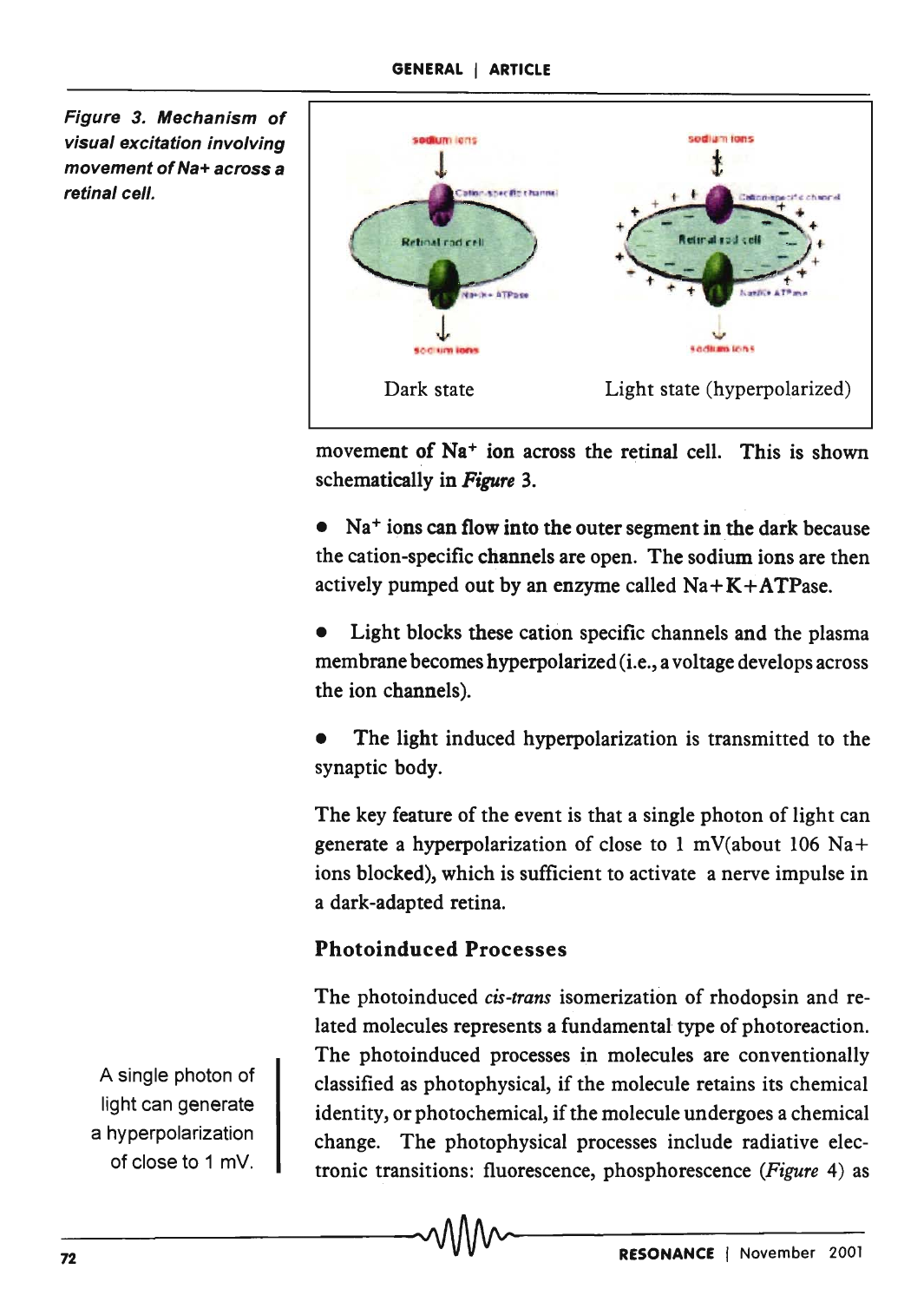

Figure 4. Jablonski diagram. Source: www.shsu.edu/-

chemistry /chemiluminescence/ JABlONSKl,html

well as so called radiationless electronic transitions: internal conversion (IC) and intersystem crossing (ISC). Photoinduced electron-transfer process may also be considered as a photophysical phenomenon.

Examples of photochemical processes are photodissociation and photoinduced isomerization reactions. IC, ISC and electrontransfer processes involve by definition, a transition between different (Born-Oppenheimer (see *Box 2*)) adiabatic potential

Box 2.

*Born-Oppenheimer (BO) Approximation:* The electron to nucleon mass ratio is ≈10<sup>-4</sup>. The physical consequence oflarge mass ratio is that the motion of the nucleus does not influence the quantized motion of electrons. This is the basis of BO approximation. Since the lighter particles are associated with faster degrees of freedom (motion of electrons) and heavy particles (nuclear motion) with slow degrees of freedom, the BO approximation is also called the adiabatic approximation.

*Figure B. Photo isomerization in II-cis rhodopsin.*  **The coordinate**  $\Phi$  **represents the torsion angle of the**  $C_{11}$ - $C_{12}$  *bond. The coordinate*  $X_c$  *collectively represents all vibrations that are coupled with the photoinduced electronic transition. At*  $\Phi \ge 0$ , the photo*induced excitation of cis isomer can be explained very well using BO approximation. For*  $\Phi \cong \pi/2$ , the *nuclear motion becomesfast and the BO approximation is invalid.* 



Source: phyc4.physik.uni-freiburg.de/~stock/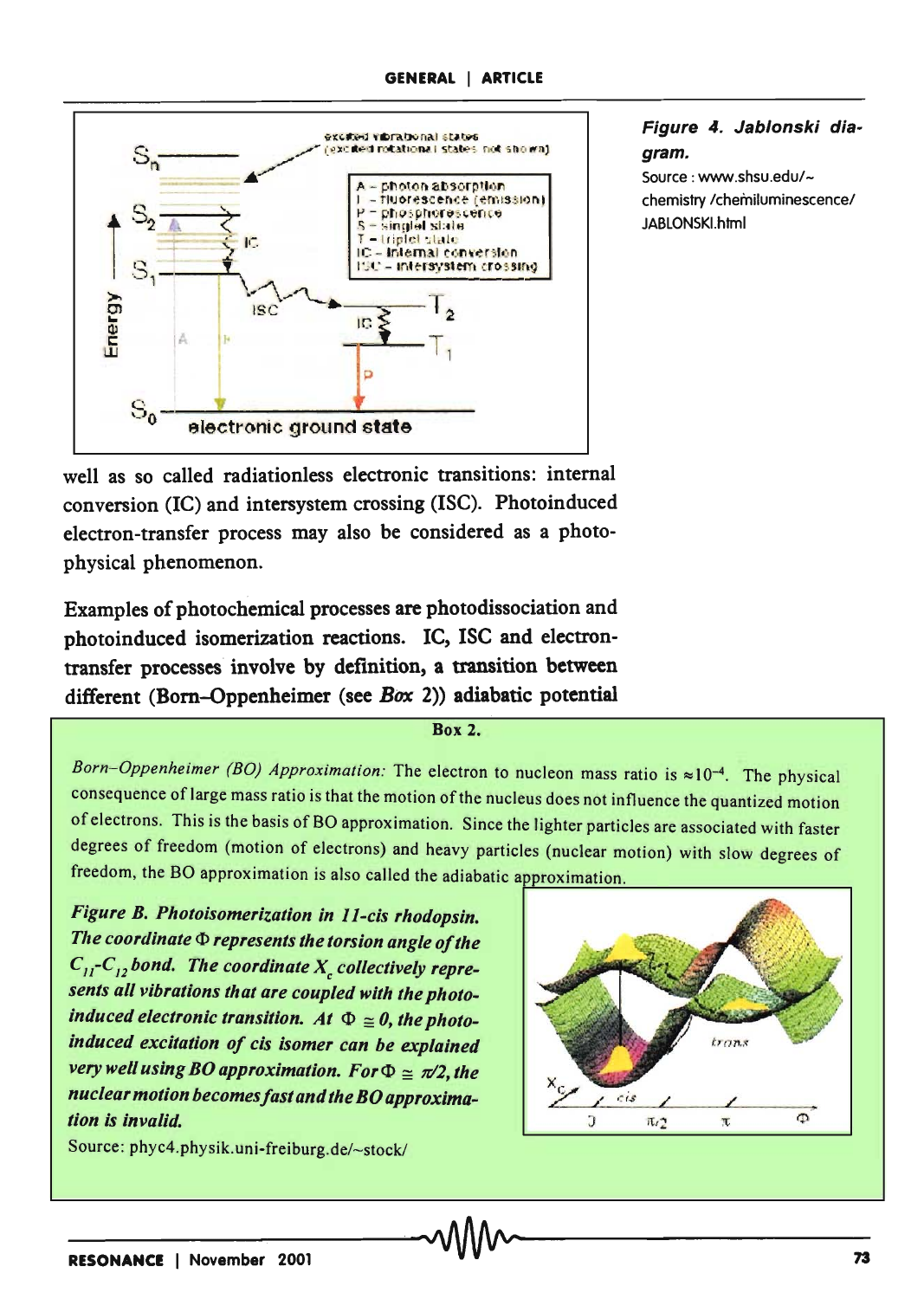#### Box 3. Time Scales of Molecular Motions

Rotational :  $10^{-8}$  s -  $10^{-10}$  s Vibrational :  $10^{-11}$  s -  $10^{-13}$  s Electronic :  $10^{-14}$  s -  $10^{-15}$  s

Quantum Yield  $(\phi)$  of a photochemical process is defined as the number of molecules,  $n_{\alpha}$ undergoing the process divided by number of quanta absorbed, i.e.,  $\phi = n_a/n_a$ .

energy surfaces (PES). The isomerization of rhodopsin is shown in *Figure* B. The same is presumably true for most photochemical reactions. Photophysical and photochemical processes cover a wide range of time-scales. The kinetics of reactive and radiationless processes have been investigated for several decades. With the advent of picosecond  $(1 \text{ ps} = 10^{-12} \text{ s})$  and femtosecond  $(1fs = 10<sup>-15</sup> s)$  laser technology the interest has shifted towards the study of very fast molecular processes. The time-scales of various molecular processes are shown in *Box 3.* 

It is known that rhodopsin's *cis* to *trans* photoconversion is completed in about 200 fs and is characterized by a quantum yield<sup>1</sup> of 65%. On the femtosecond time scale, an entirely new domain emerges. A wave packet (see *Box* 4) can now be prepared, as the temporal resolution is sufficiently short to 'freeze' the nuclei at a given internuclear separation.

Femtosecond optical pulses provide a powerful tool for examining the role of vibrational coherence in ultrafast reactions by creating coherent states of the matter that reflect the motion of individual molecules. There is a coherent vibrational motion in the photoproduct of the ultrafast isomerization in rhodopsin. Vibrational coherence refers to a collective coherence among an ensemble of molecules whose vibrational levels are coherent because they have specific phase and amplitude relations and therefore constitute a nonstationary vibrational state or wave packet that describes the nuclear motion.

Some of the techniques used to study different aspects of reaction dynamics of rhodopsins are mentioned in *Box* 5 (see [2]).

One possible driving force for the rapid initial dynamics (see *Figure* 2c) in the *ll-cis* chromophore is the nonbonded interaction between the 10-H and 13-CH<sub>3</sub> group. This steric interaction introduces a twist of the  $C_{10}-C_{11}$  and  $C_{12}-C_{13}$  single bonds as well as the isomerizing  $C_{11} = C_{12}$  double bond in the ground state of the chromophore., When the molecule is raised to the excited state surface, this nonbonded interaction will accelerate the

 $\overline{\phantom{a}}$  -  $\overline{\phantom{a}}$  -  $\overline{\phantom{a}}$  -  $\overline{\phantom{a}}$   $\overline{\phantom{a}}$   $\overline{\phantom{a}}$   $\overline{\phantom{a}}$   $\overline{\phantom{a}}$   $\overline{\phantom{a}}$   $\overline{\phantom{a}}$   $\overline{\phantom{a}}$   $\overline{\phantom{a}}$   $\overline{\phantom{a}}$   $\overline{\phantom{a}}$   $\overline{\phantom{a}}$   $\overline{\phantom{a}}$   $\overline{\phantom{a}}$   $\overline{\phantom{a}}$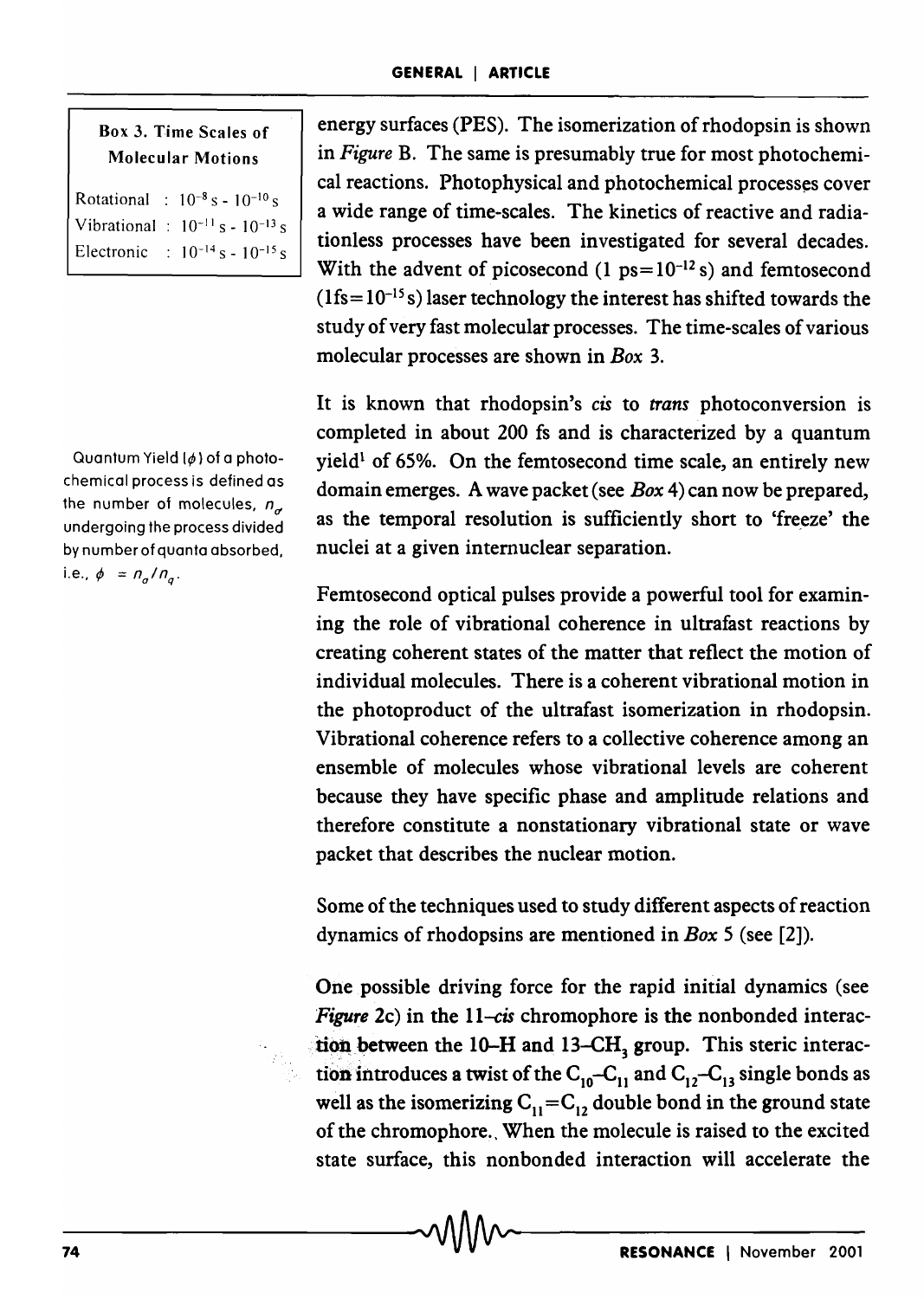#### **Box 4.**

Waves are not always perfectly in or out of phase. More often they interfere giving rise to a resultant which is quite unlike the original wave. A particularly important example of this is the formation of a wave packet *(Figu,e* C). A *'wave packet'* is a wave formation, which has a significant non-zero intensity

only in a small region of space. It is possible to build up a wave packet by the interference of a large number of waves, which have different wavelengths. Consider an aggregate of a large number of plane waves (the nature of waves is not important) propagating say, along the x-axis. Let the frequencies of the waves be 'spread' over a certain interval  $\Delta\omega$  and the values ofthe wave vector over an interval  $\Delta k$ <sup>*''.*</sup> If all the plane waves are superimposed on one another we get a wave packet. Its spreading in space  $(\Delta x)$  and in time  $(\Delta t)$  is determined by relations



 $\Delta \omega \, \Delta t \geq 1$  $\Delta k$ ,  $\Delta x \geq 1$ .

On the femtosecond time scale, entirely new domain emerges. A wave packet can now be prepared, as the temporal resolution is sufficiently short to 'freeze' the nuclei at a given internuclear separation. The time resolution becomes shorter than the vibrational (and rotational) motions such that the wave packet is prepared highly localized with a de Broglie wavelength of  $\sim 0.1$ Å. The key here is the coherent preparation of the system allowing the transition from kinetics to dynamics, as one is able to monitor the evolution at the atomic resolution of motion, or a single molecule trajectory and not an ensembleaveraged behavior.

**molecule along the reaction trajectory once the torsional barrier**  has been reduced by optical excitation. There are also intimate **protein-chromophore interactions during the isomerization process itself that are evidenced by decreases in reaction rate and quantum yield accompanying modification of the chromophore structure. In addition, since the isomerization reaction is known to occur at temperatures as low as 4K, thermal energy can be**  excluded as the driving force for immediate protein changes **accompanying isomerization. Since the protein provides a well-**